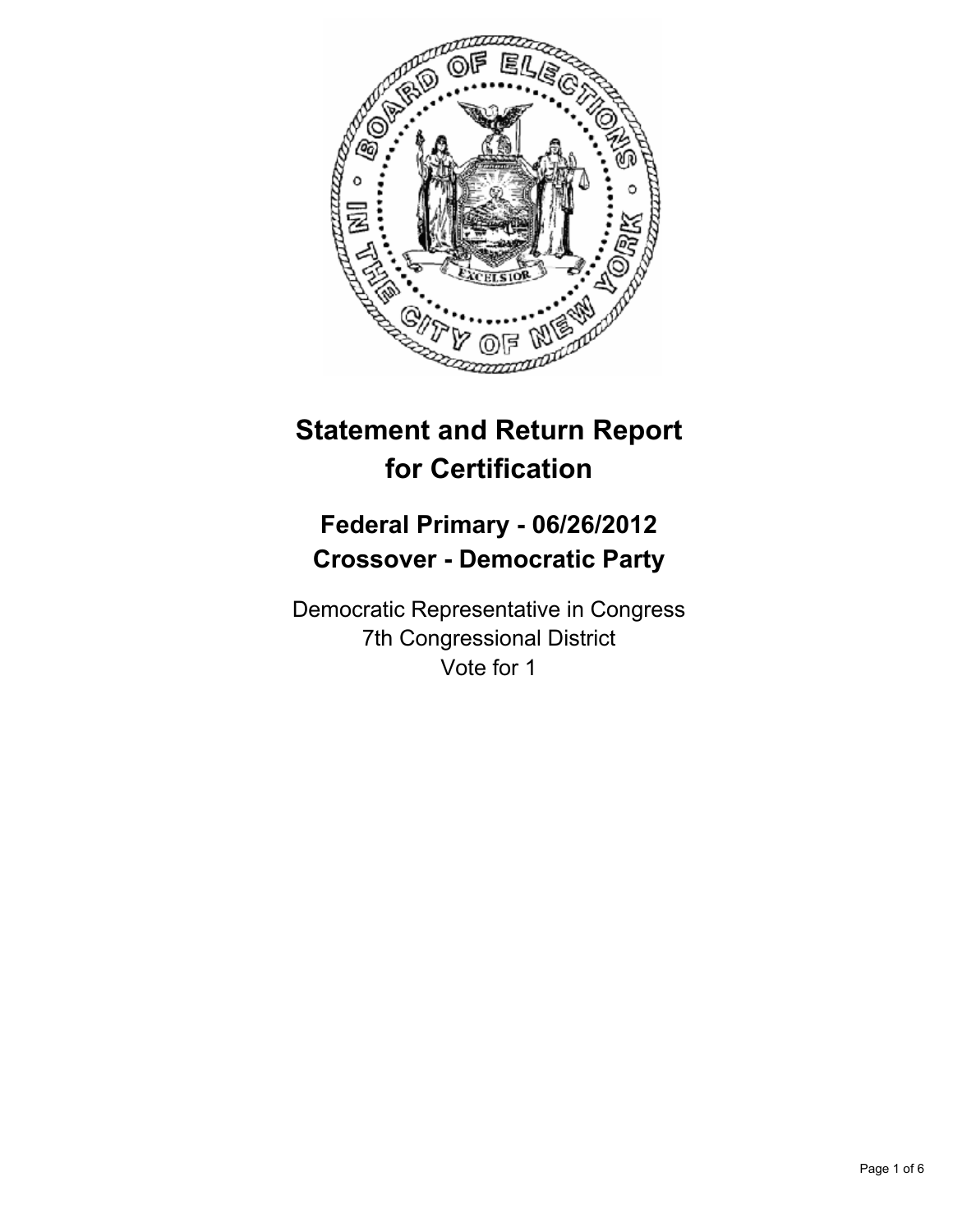

## **New York County**

| <b>PUBLIC COUNTER</b>                                    | 4,059          |
|----------------------------------------------------------|----------------|
| <b>EMERGENCY</b>                                         | 0              |
| ABSENTEE/MILITARY                                        | 54             |
| <b>FEDERAL</b>                                           | 17             |
| <b>SPECIAL PRESIDENTIAL</b>                              | $\mathbf{0}$   |
| <b>AFFIDAVIT</b>                                         | 57             |
| <b>Total Ballots</b>                                     | 4,187          |
| Less - Inapplicable Federal/Special Presidential Ballots | 0              |
| <b>Total Applicable Ballots</b>                          | 4,187          |
| DANIEL J O'CONNOR                                        | 574            |
| <b>GEORGE MARTINEZ</b>                                   | 149            |
| NYDIA M VELAZQUEZ                                        | 3,146          |
| <b>ERIK MARTIN DILAN</b>                                 | 255            |
| ABIGAIL RUBIN (WRITE-IN)                                 | 1              |
| ADRIANO ESPAILLAT (WRITE-IN)                             | 3              |
| CHARLES B RANGEL (WRITE-IN)                              | $\overline{c}$ |
| DAVID GREENE (WRITE-IN)                                  | 1              |
| <b>GRACE MENG (WRITE-IN)</b>                             | 6              |
| JOI CONNOR (WRITE-IN)                                    | 1              |
| MICKEY MOUSE (WRITE-IN)                                  | 1              |
| NIDIN BELASQUE (WRITE-IN)                                | 1              |
| UNATTRIBUTABLE WRITE-IN (WRITE-IN)                       | 11             |
| <b>Total Votes</b>                                       | 4,151          |
| Unrecorded                                               | 36             |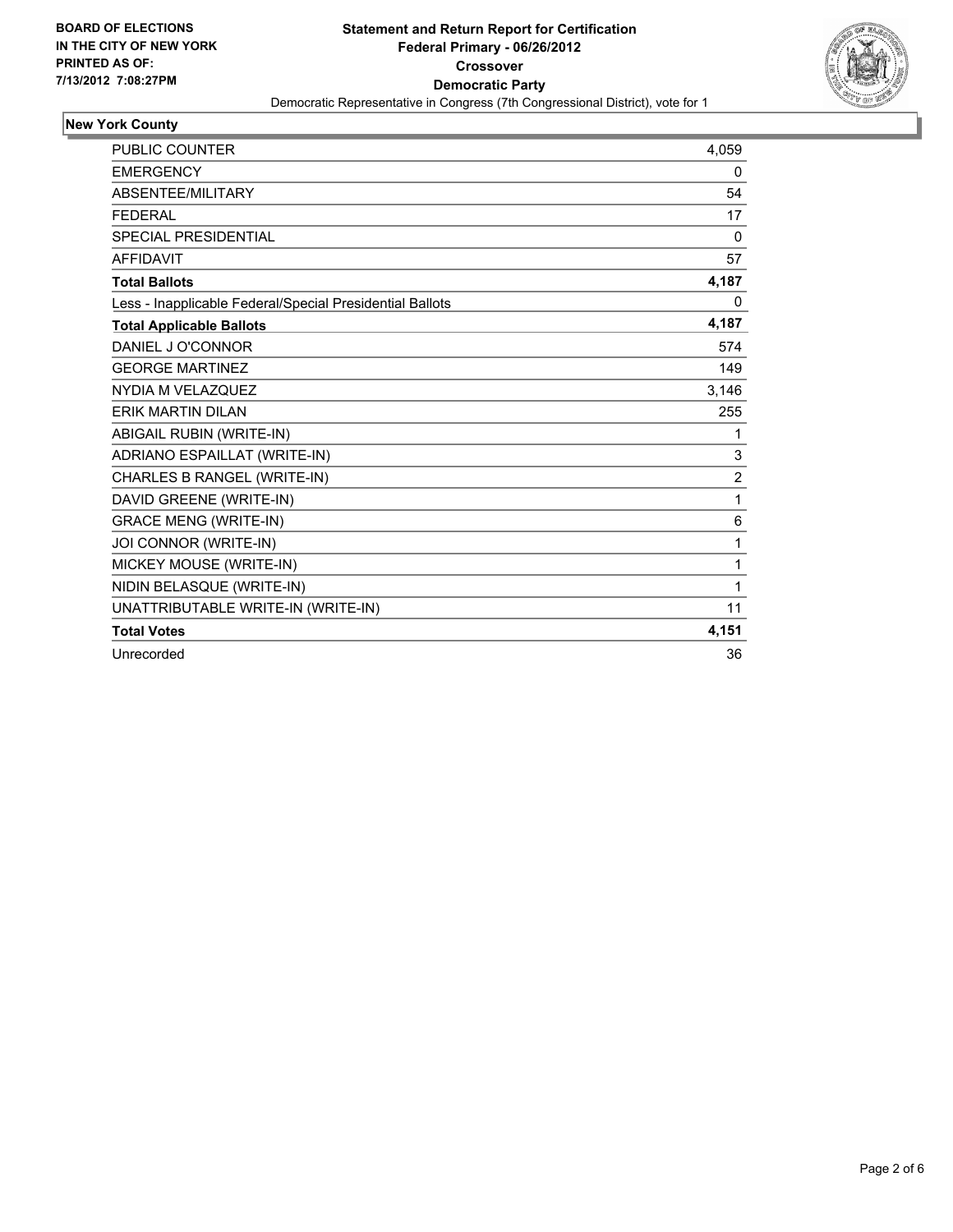

### **Kings County**

| PUBLIC COUNTER                                           | 23,026 |
|----------------------------------------------------------|--------|
| <b>EMERGENCY</b>                                         | 51     |
| ABSENTEE/MILITARY                                        | 776    |
| <b>FEDERAL</b>                                           | 140    |
| SPECIAL PRESIDENTIAL                                     | 0      |
| <b>AFFIDAVIT</b>                                         | 525    |
| <b>Total Ballots</b>                                     | 24,518 |
| Less - Inapplicable Federal/Special Presidential Ballots | 0      |
| <b>Total Applicable Ballots</b>                          | 24,518 |
| DANIEL J O'CONNOR                                        | 618    |
| <b>GEORGE MARTINEZ</b>                                   | 540    |
| NYDIA M VELAZQUEZ                                        | 13,157 |
| <b>ERIK MARTIN DILAN</b>                                 | 9,867  |
| ADRIANO ESPAILLAT (WRITE-IN)                             | 6      |
| <b>BOB TURNER (WRITE-IN)</b>                             | 2      |
| CHARLES BARRON (WRITE-IN)                                | 19     |
| DAVID YASSKY (WRITE-IN)                                  | 1      |
| EMANUEL FREDEROCKS (WRITE-IN)                            | 1      |
| ERIK VELAZQUEZ (WRITE-IN)                                | 1      |
| <b>GEOROR MARINEZ (WRITE-IN)</b>                         | 1      |
| <b>GRACE MENG (WRITE-IN)</b>                             | 16     |
| HAKEEM S. JEFFRIES (WRITE-IN)                            | 9      |
| JOHN COFFEY (WRITE-IN)                                   | 1      |
| JOHN O'HARA (WRITE-IN)                                   | 1      |
| LEWIS SANTONI (WRITE-IN)                                 | 1      |
| MARION BOROW (WRITE-IN)                                  | 1      |
| MARK BARRON (WRITE-IN)                                   | 1      |
| MATTHEW MILLER (WRITE-IN)                                | 1      |
| MATTHEW R RYAN (WRITE-IN)                                | 1      |
| MITCHELL REGENBOGEN (WRITE-IN)                           | 1      |
| MONICA GUERRA (WRITE-IN)                                 | 1      |
| NAN ZHAA LIN (WRITE-IN)                                  | 1      |
| NUCHEM ROSENBERG (WRITE-IN)                              | 1      |
| RAIZY KATZ (WRITE-IN)                                    | 1      |
| RUTH ARBERMAN (WRITE-IN)                                 | 1      |
| SEAN MOCRE (WRITE-IN)                                    | 1      |
| UNATTRIBUTABLE WRITE-IN (WRITE-IN)                       | 23     |
| YANKY TIRNOVER (WRITE-IN)                                | 1      |
| YANNA CHZN (WRITE-IN)                                    | 1      |
| YORDI F OLIVO (WRITE-IN)                                 | 1      |
| YUDE LO YE (WRITE-IN)                                    | 1      |
| <b>Total Votes</b>                                       | 24,279 |
| Unrecorded                                               | 239    |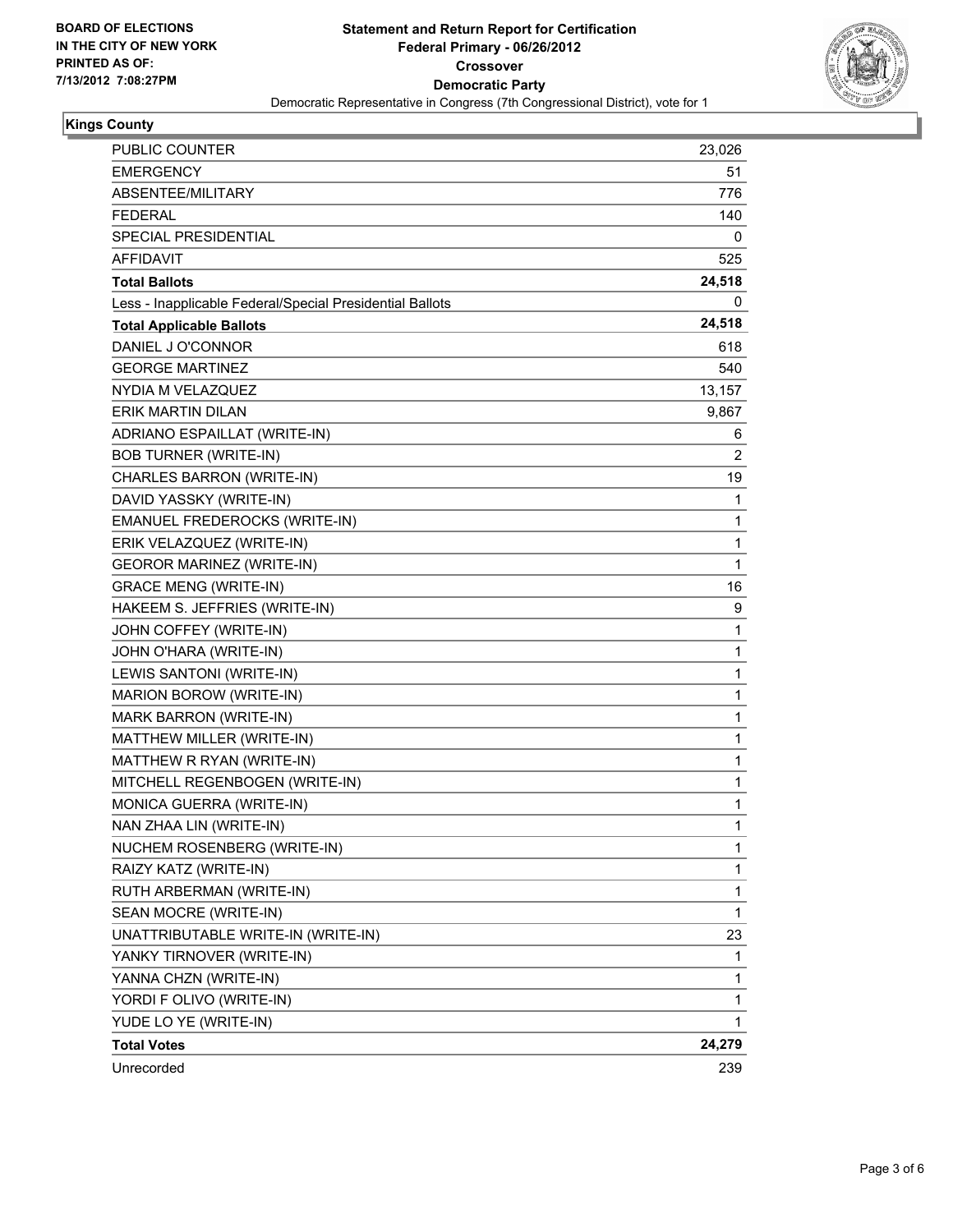

#### **Queens County**

| <b>PUBLIC COUNTER</b>                                    | 1,372           |
|----------------------------------------------------------|-----------------|
| <b>EMERGENCY</b>                                         | 0               |
| ABSENTEE/MILITARY                                        | 34              |
| <b>FEDERAL</b>                                           | 12 <sup>°</sup> |
| <b>SPECIAL PRESIDENTIAL</b>                              | $\Omega$        |
| <b>AFFIDAVIT</b>                                         | 12 <sup>°</sup> |
| <b>Total Ballots</b>                                     | 1,430           |
| Less - Inapplicable Federal/Special Presidential Ballots | 0               |
| <b>Total Applicable Ballots</b>                          | 1,430           |
| DANIEL J O'CONNOR                                        | 159             |
| <b>GEORGE MARTINEZ</b>                                   | 56              |
| NYDIA M VELAZQUEZ                                        | 905             |
| <b>ERIK MARTIN DILAN</b>                                 | 286             |
| ADRIANO ESPAILLAT (WRITE-IN)                             | 1               |
| <b>GRACE MENG (WRITE-IN)</b>                             | 4               |
| HAKEEM JEFFRIES (WRITE-IN)                               | 1               |
| JOSEPH MARTHONE (WRITE-IN)                               | 1               |
| NATASHA SKVORTSOVA (WRITE-IN)                            | 1               |
| UNATTRIBUTABLE WRITE-IN (WRITE-IN)                       | 1               |
| <b>Total Votes</b>                                       | 1,415           |
| Unrecorded                                               | 15              |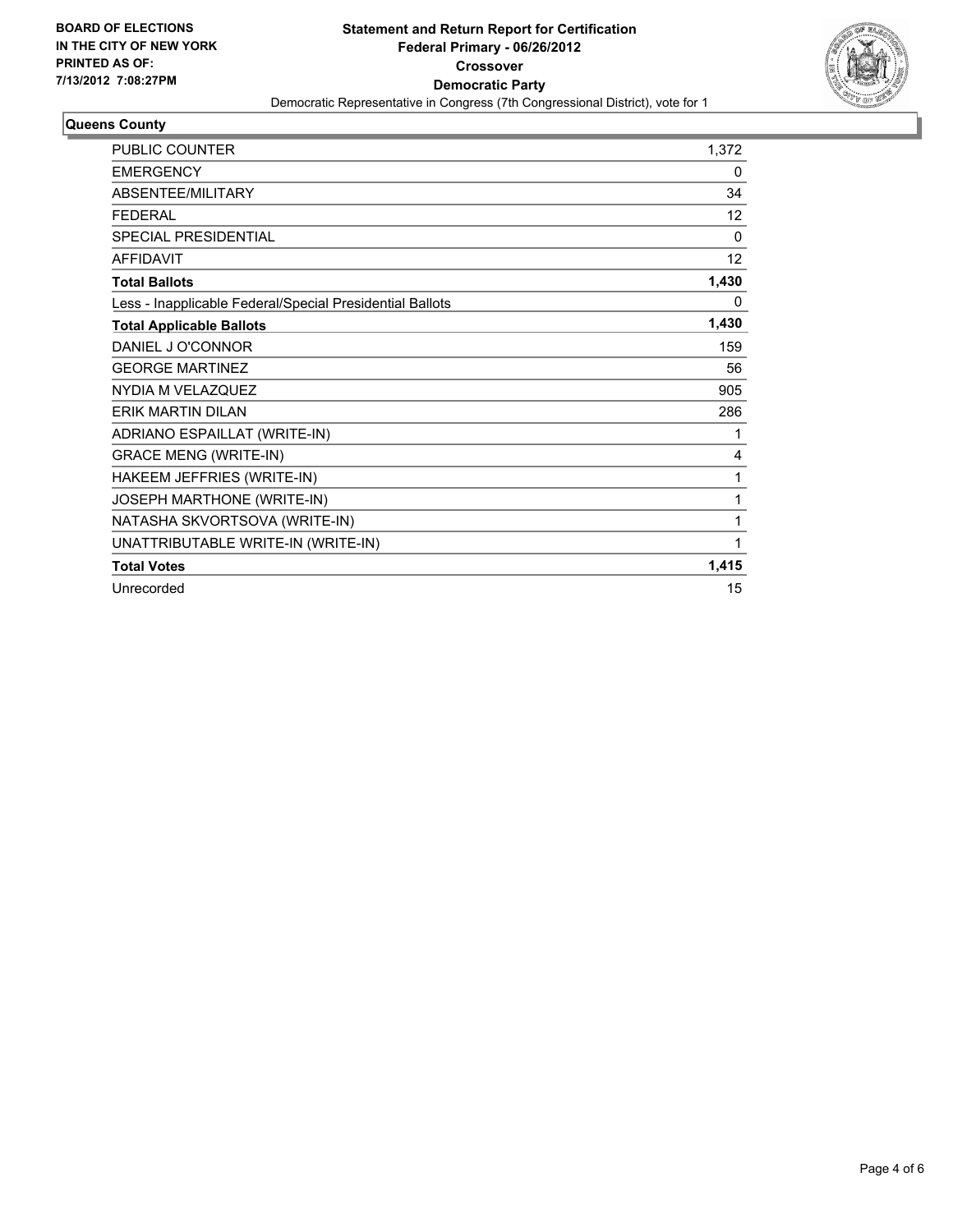

## **Total for Democratic Representative in Congress (7th Congressional District)**

| PUBLIC COUNTER                                           | 28,457       |
|----------------------------------------------------------|--------------|
| EMERGENCY                                                | 51           |
| ABSENTEE/MILITARY                                        | 864          |
| FEDERAL                                                  | 169          |
| SPECIAL PRESIDENTIAL                                     | 0            |
| <b>AFFIDAVIT</b>                                         | 594          |
| <b>Total Ballots</b>                                     | 30,135       |
| Less - Inapplicable Federal/Special Presidential Ballots | 0            |
| <b>Total Applicable Ballots</b>                          | 30,135       |
| DANIEL J O'CONNOR                                        | 1,351        |
| <b>GEORGE MARTINEZ</b>                                   | 745          |
| NYDIA M VELAZQUEZ                                        | 17,208       |
| ERIK MARTIN DILAN                                        | 10,408       |
| ABIGAIL RUBIN (WRITE-IN)                                 | 1            |
| ADRIANO ESPAILLAT (WRITE-IN)                             | 10           |
| <b>BOB TURNER (WRITE-IN)</b>                             | 2            |
| CHARLES B RANGEL (WRITE-IN)                              | 2            |
| CHARLES BARRON (WRITE-IN)                                | 19           |
| DAVID GREENE (WRITE-IN)                                  | 1            |
| DAVID YASSKY (WRITE-IN)                                  | 1            |
| EMANUEL FREDEROCKS (WRITE-IN)                            | 1            |
| ERIK VELAZQUEZ (WRITE-IN)                                | $\mathbf{1}$ |
| <b>GEOROR MARINEZ (WRITE-IN)</b>                         | 1            |
| <b>GRACE MENG (WRITE-IN)</b>                             | 26           |
| HAKEEM JEFFRIES (WRITE-IN)                               | 1            |
| HAKEEM S. JEFFRIES (WRITE-IN)                            | 9            |
| JOHN COFFEY (WRITE-IN)                                   | 1            |
| JOHN O'HARA (WRITE-IN)                                   | 1            |
| JOI CONNOR (WRITE-IN)                                    | 1            |
| JOSEPH MARTHONE (WRITE-IN)                               | 1            |
| LEWIS SANTONI (WRITE-IN)                                 | $\mathbf{1}$ |
| MARION BOROW (WRITE-IN)                                  | 1            |
| MARK BARRON (WRITE-IN)                                   | 1            |
| MATTHEW MILLER (WRITE-IN)                                | 1            |
| MATTHEW R RYAN (WRITE-IN)                                | 1            |
| MICKEY MOUSE (WRITE-IN)                                  | 1            |
| MITCHELL REGENBOGEN (WRITE-IN)                           | 1            |
| MONICA GUERRA (WRITE-IN)                                 | 1            |
| NAN ZHAA LIN (WRITE-IN)                                  | 1            |
| NATASHA SKVORTSOVA (WRITE-IN)                            | 1            |
| NIDIN BELASQUE (WRITE-IN)                                | 1            |
| NUCHEM ROSENBERG (WRITE-IN)                              | 1            |
| RAIZY KATZ (WRITE-IN)                                    | 1            |
| RUTH ARBERMAN (WRITE-IN)                                 | 1            |
| SEAN MOCRE (WRITE-IN)                                    | 1            |
| UNATTRIBUTABLE WRITE-IN (WRITE-IN)                       | 35           |